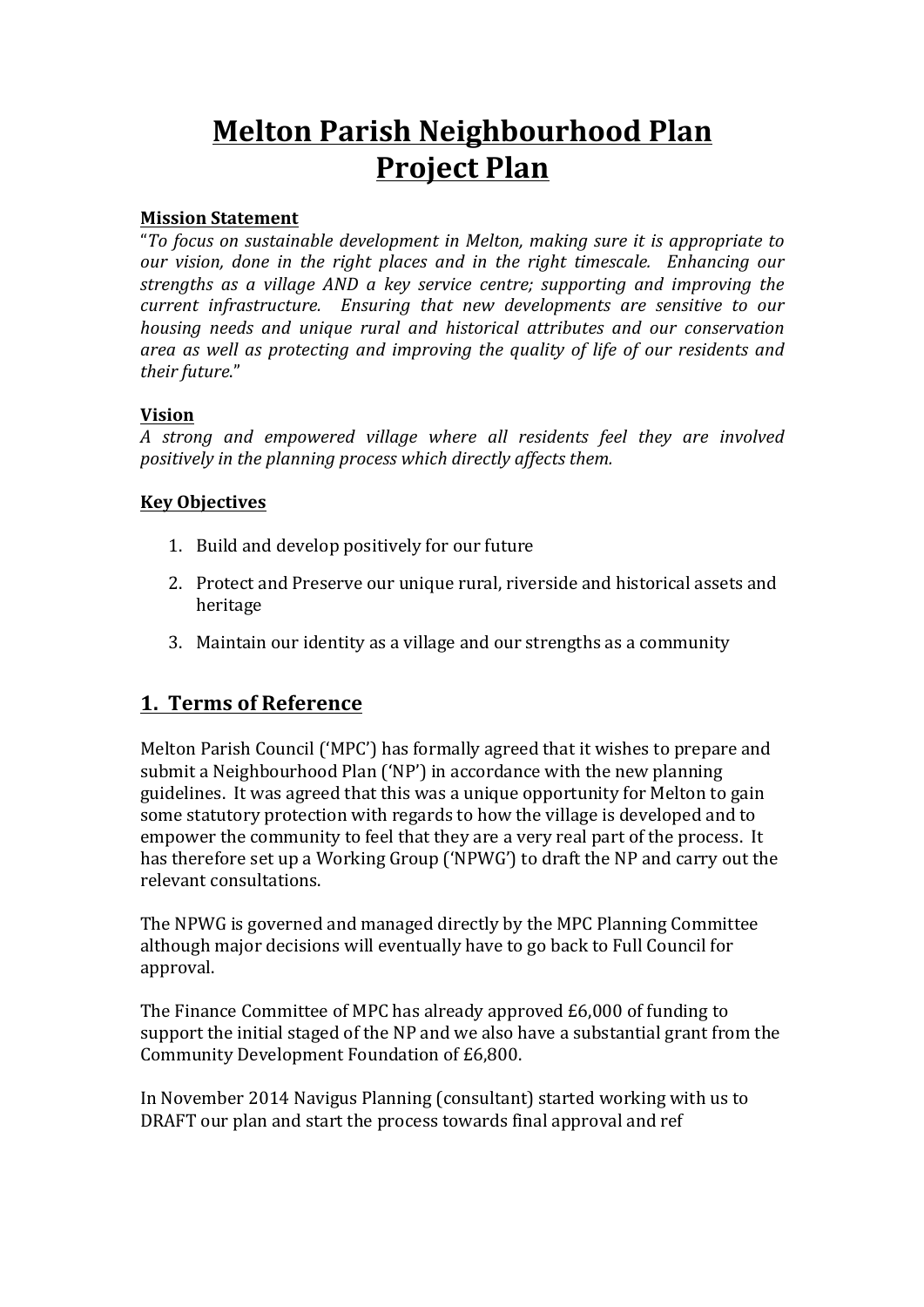#### Order of Governance

Melton Parish Council, Chairman Cllr Bryony Abbott Melton Planning Committee, Chairman Cllr Geof Butterwick Neighbourhood Plan Working Group, Chairman, Cllr Buffy Barrington

Members:

- **Cllr Buffy Barrington**
- **Cllr Geof Butterwick**
- **Cllr Jane Hilson**
- **Cllr Webb**
- **Cllr Andrew Corston**
- **Cllr Jeremy Bale**
- **Ms Sue Bale**
- **Mr David Whittington**
- **Ms Elizabeth Whittington**
- **Ms Maggie Bye**
- **Ms Mary George**
- **Ms Karen Colbear**
- **Mr Adrian Craddock**
- **Ms Fiona White**
- **Mr David Hopkins**
- **Mr Richard Litchfield**
- **Ms Jo Ellis**
- **Mr John Pitchford**
- **Claire McBurney**
- **Jill Dale**
- **John West**
- **Pat West**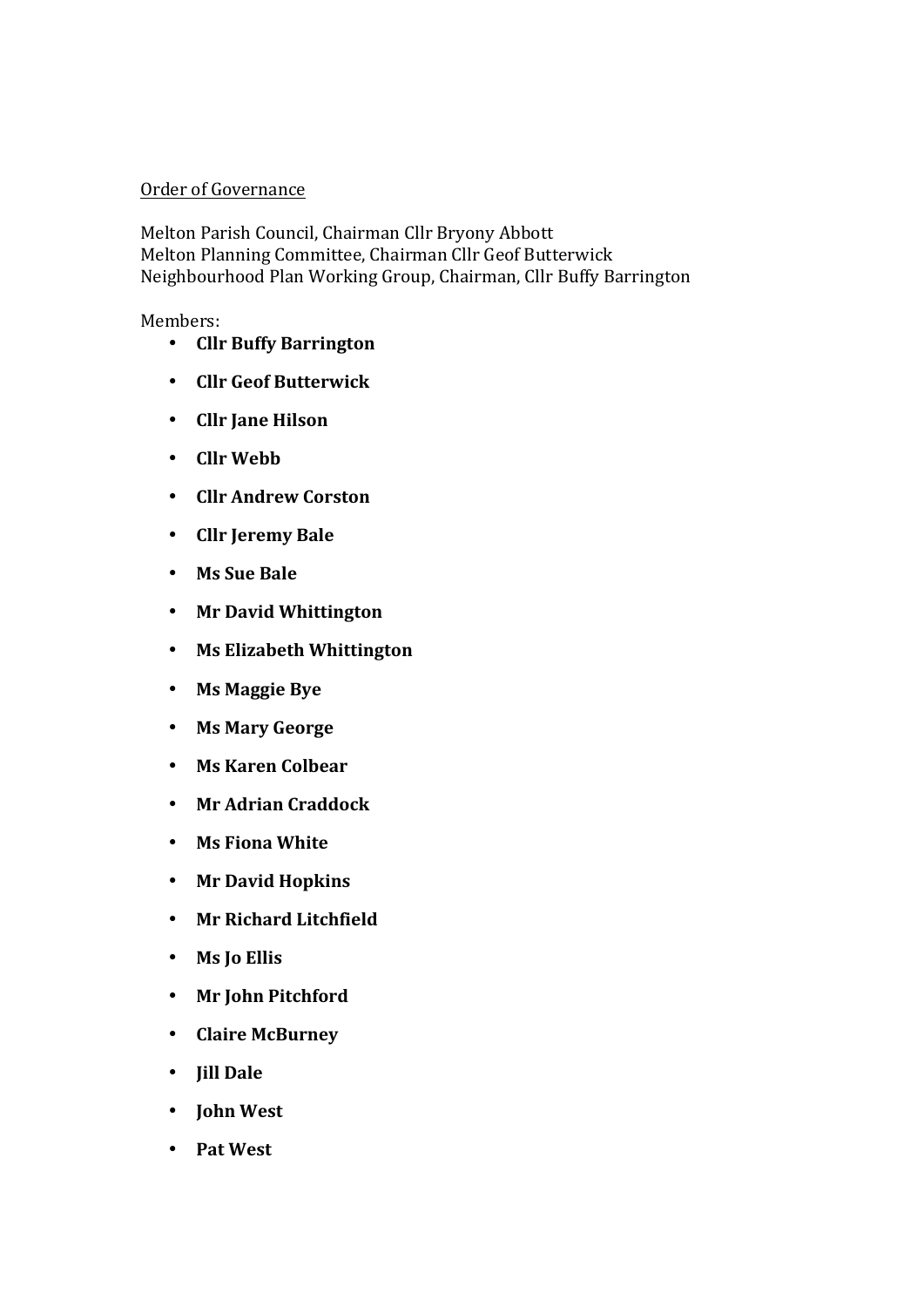- **Richard Knowles**
- **Diane Comish**

The working group comprises a range of people from the Parish Council as well as volunteer residents of Melton with a mixture of experience and interest focus points. Most of the volunteers were recruited at a public meeting earlier in 2012. Other members may be co-opted as the process advances.

The overall role of the NPWG will be to:

- a. Obtain SCDC approval for our formal submission to do a NP, which will cover everything within the Melton Parish Boundary (see map).
- b. Research and identify sources of funding required to complete the work on the NP.
- c. Work out a rough timeline for the development of this plan, bearing in mind it will probably take at least 18 months of work to get to the final stage.
- d. Carry out such consultation, analysis, detailed survey work, etc., as may be required to provide the **evidence** supporting each element of the NP. including a series of consultations with Melton residents in a variety of formats incl. questionnaire, public meetings etc.
- e. Use the resources we have already, especially the Village Plan.
- f. Work closely with other relevant working groups under the aegis of the MPC i.e. Affordable Housing Working Group
- g. Write the NP in final draft form for approval by MPC and a Planning Consultant prior to submission to SCDC for scrutiny in accordance with sustainability, conformity etc.
- h. Once approved by SCDC, and all public consultation has been completed, liaise with them to arrange the referendum. It is a requirement of the process that the referendum is put to all households in the village and accepted by 51% of votes actually cast.
- i. Upon approval by the referendum, submit the NP for adoption.

It is imperative that we work closely with SCDC and their NP team at all points in this process.

### **2. Budget**

MPC have already set aside  $£6,000$  for the NP for this financial year.

We have recently also been granted  $£6,800$  from the Community Development Foundation as well as Direct Support from a team at Planning Aid.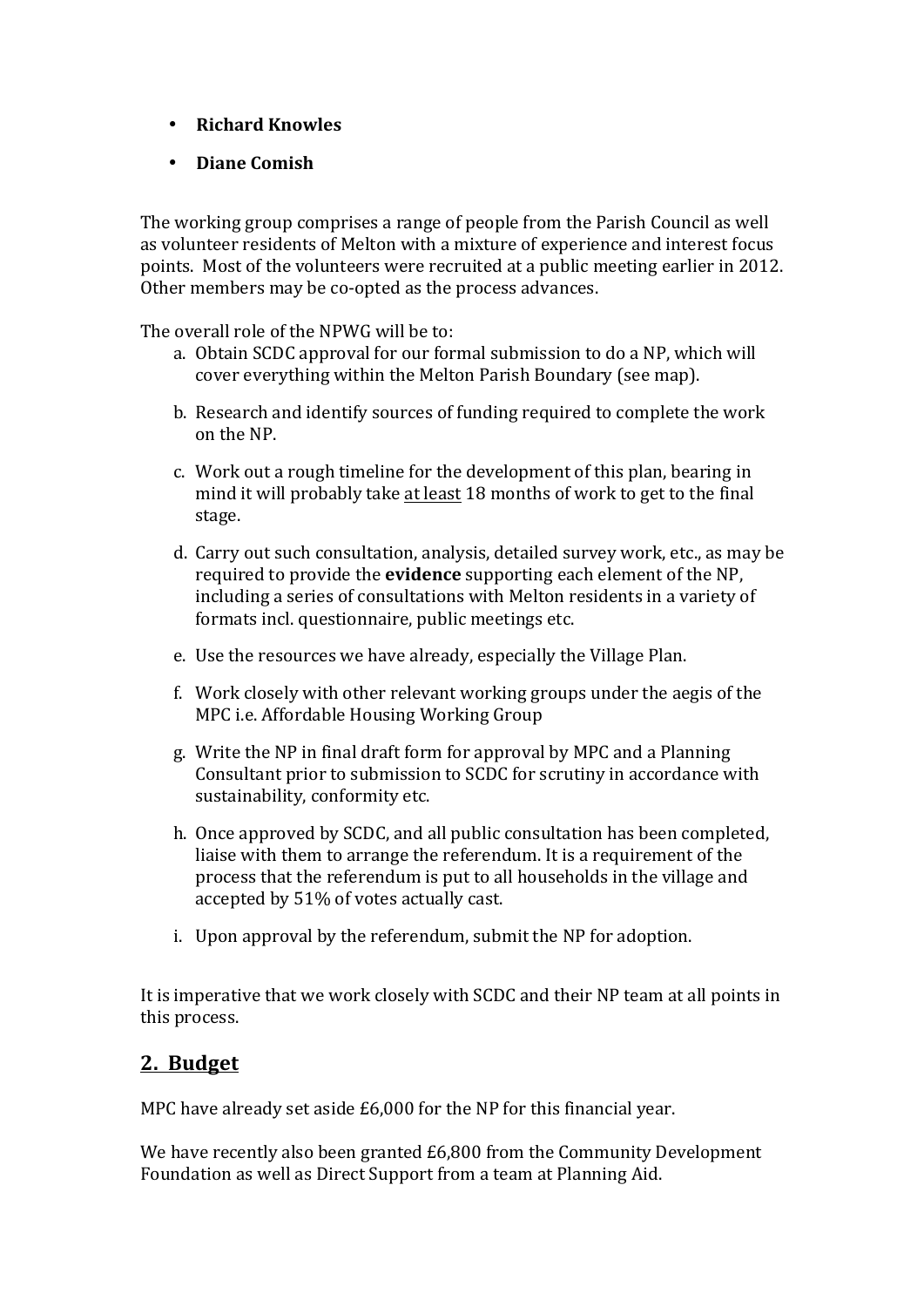A budget has been put together to anticipate the following expenses:

- Printing
- Consultation resources and hire of rooms if necessary
- Questionnaire
- Planning Consultant fees (Sustainability Appraisal?)
- Any other professional consultancy necessary
- Independent Examination
- Referendum

This budget will have to have some flexibility as the NP will be somewhat organic in its evolution and there may be expenses we can't anticipate.

The last two expenses should be costs covered by SCDC.

# **3. Formal Submission to SCDC**

A meeting with Hilary Hanslip was held at the beginning of November 2012 at which we will produce our formal submission to do the Melton NP. SCDC advertised our Parish Boundary for it's consultation process in May 2013. The six week period after our formal submission is over, however SCDC have a further 4 weeks to make a decision and Woodbridge Town Council have registered an objection to the boundary area as they wish to work on a much larger area including Martlesham and Hasketon.

This is currently under discussion but Melton have made it clear we do not wish to do a joint NP. We have already started the real work in this long process but until the boundary is officially accepted we will have some delays. Until then the NPWG will have much to do in collating information.

### **4. Communication and Consultation**

At all stages of the NP we must ensure that the community it is being written for and to benefit have been included and consulted fully. Each piece of work must have supporting evidence and this means the total participation of those who will finally be asked to accept the NP in a referendum.

There will be many ways to communicate with and involve the community but the NPWG will have to have a basic strategy laid out to ensure we do not miss any opportunities for gathering local opinion.

MPC already makes full use of: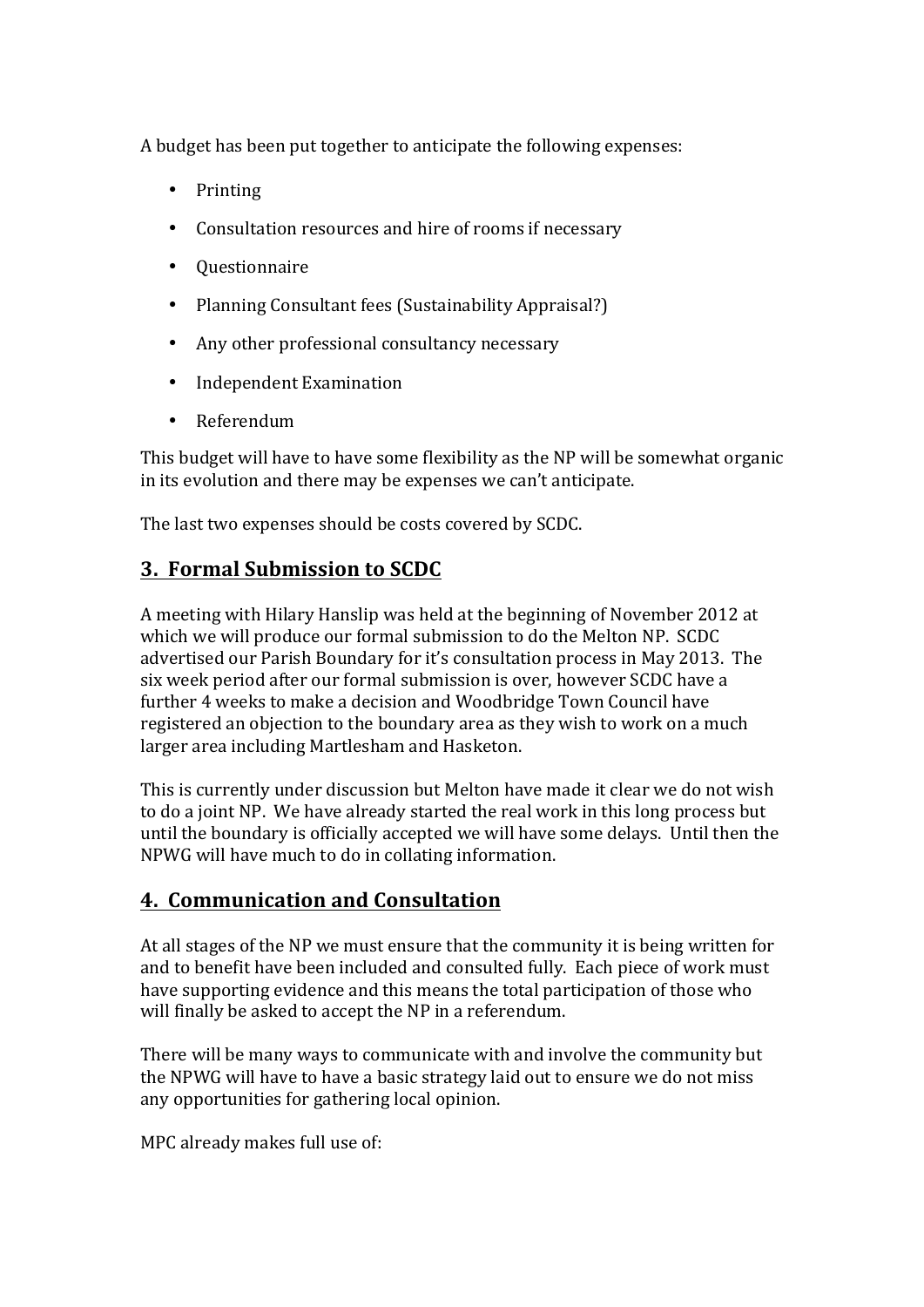- Melton e-news
- Melton Messenger
- Public Noticeboards
- Local media

The NPWG will also need to consider the following:

- A full questionnaire covering key topics to every resident in the Parish
- A series of public meetings at key stages of the drafting of the NP
- Meetings with key stakeholders, community groups, clubs and organisations
- Interactive workshops and drop-in sessions

#### **<u>5. Contact key stakeholders, meet and consult with local</u> organisations and current groups**

MPC already has very good communications with local groups, organisations and local key stakeholders but this is an opportunity to strengthen this.

The NPWG will contact all the above people and organisations it knows of and will also send out a request for people to contact them. A complete list of everyone who invests in, works with and profits from a business relationship with Melton Parish will be drawn up.

Key stakeholders will be as large as a company like Anglian Water and as small as a business like the village shop.

The initial consultation process for this group will take a number of weeks as it will be a large group of diverse people.

#### **6. Identifying Our Assets and Key Features as a Key Service Centre**

A full list (stock take) of the areas physical assets will be done by the NPWG.

These assets will include such things as:

- Melton Playing Fields, Pavilion and Tennis Courts
- Lindos Centre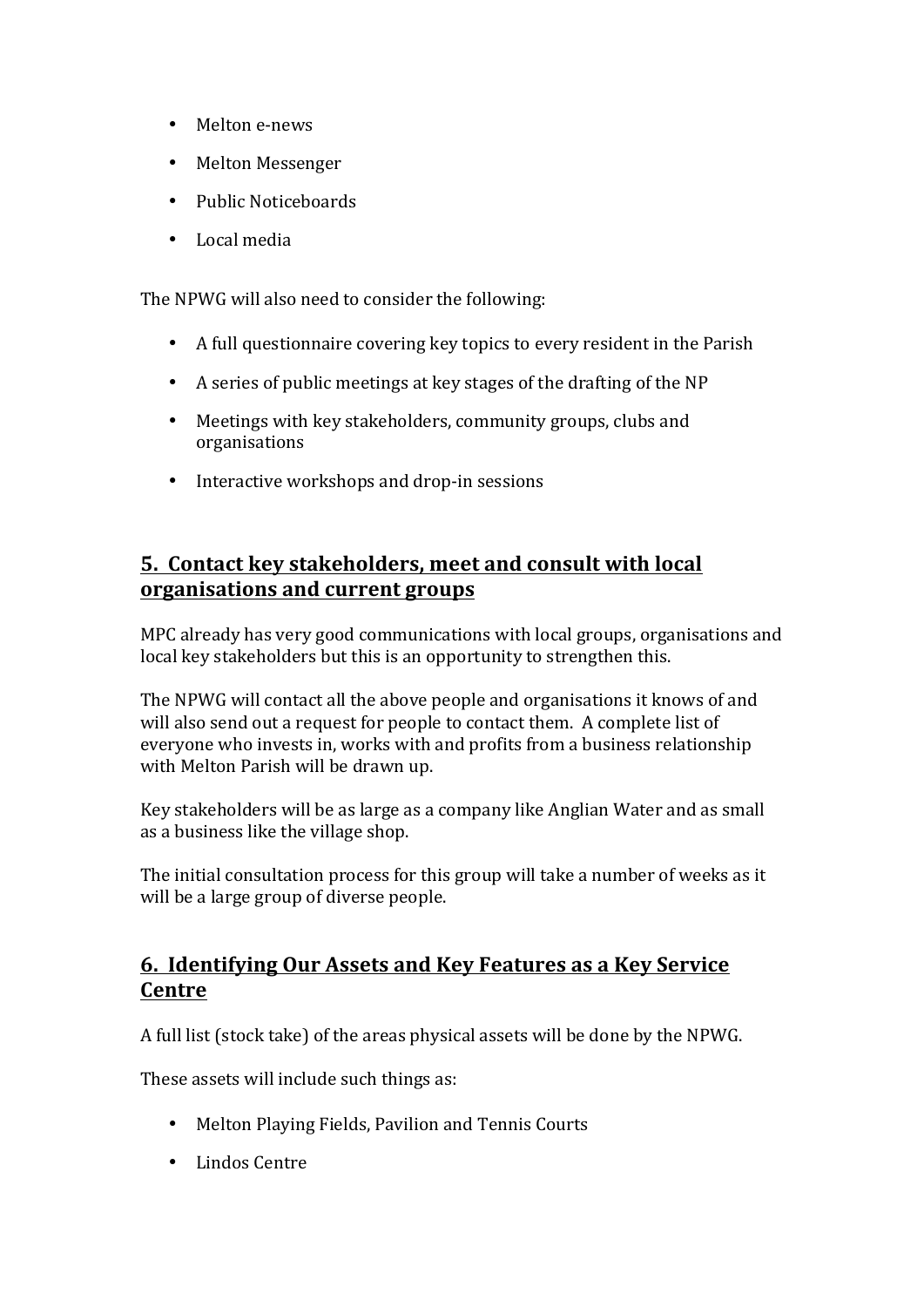- All footpaths and bridleways
- Village Shop
- St. Andrews Church
- Burness Rooms

Etc.

A full audit of these assets will be extremely useful in the completion of the NP and we will be able to produce a map of all the assets as well as photos, est. value to the community and this in turn will direct us to where any gaps may be.

#### **7. Walking Survey of Village**

To follow on from the assets survey and as another way of involving local residents we will copy Rendlesham's idea of having a Walking Survey of the village as this will help us to pick up on things we may have missed initially.

# **8. Reviewing existing plans and strategies including the emerging LDF and its direct relevance to Melton**

Throughout this process we will need to involve a Planning Consultant to help guide us on how our NP will fit in to current policy, especially the emerging LDF.

Some of the background research can be done initially by the NPWG however and we will need to gather as much information as possible on all current strategies and policies at both central and local government levels.

- 1. The previous Village Plan for Melton (MPC)
- 2. Local Transport Plan (SCC)
- 3. LDF (SCDC)
- 4. Sustainable Community Strategy (SCDC)
- 5. Strategies and Policies (where relevant) relating to:
- Housing
- Education
- Economy
- Health
- Welfare
- Countryside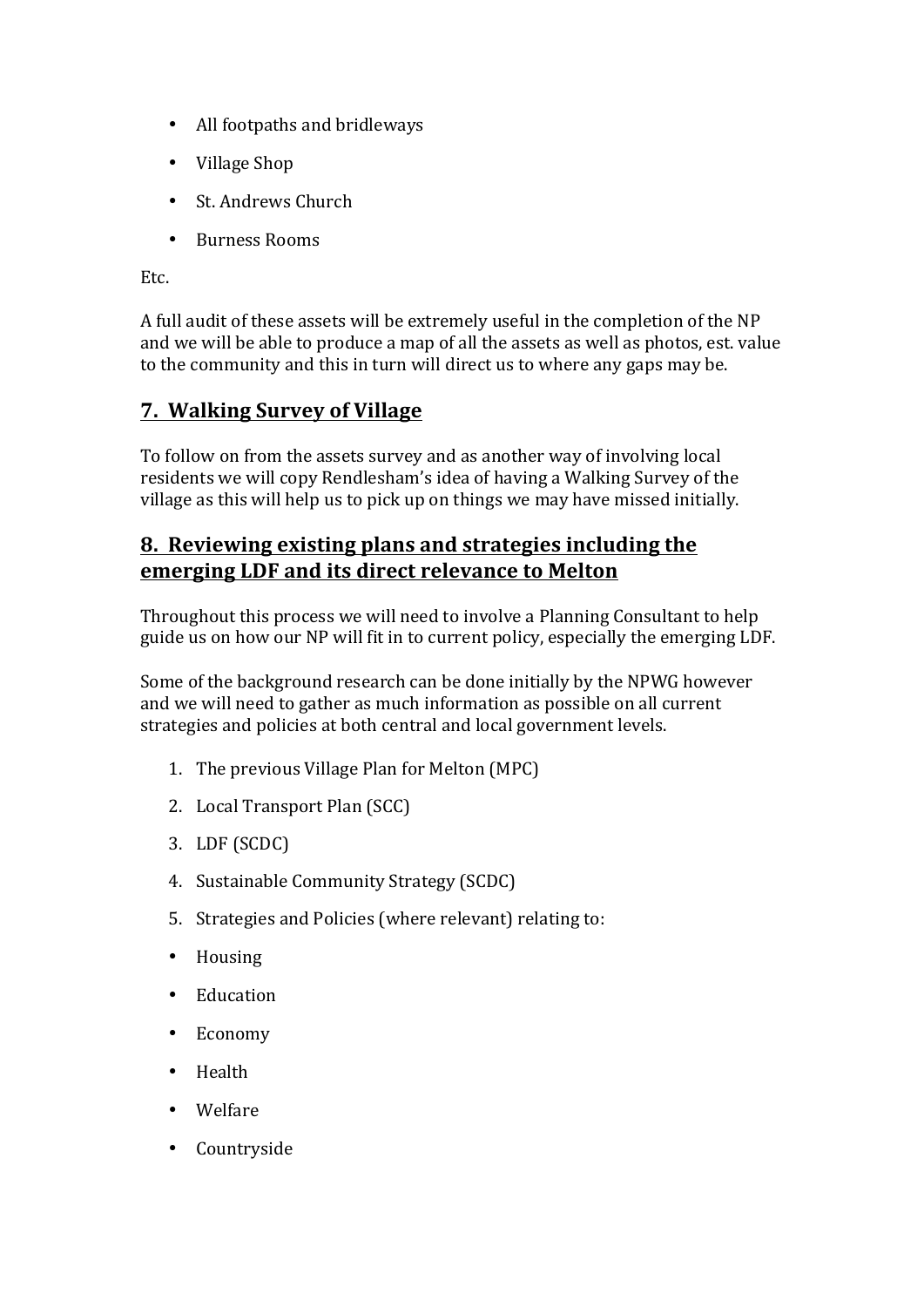• Crime

etc.

### **9. SWOT analysis**

It is imperative that a full analysis is done to look at the strengths, weaknesses, opportunities and threats facing Melton as a Village and a Key Service Centre.

Such an analysis would begin perhaps with some of the following things:

**Strengths** History / Conservation Area / Deben Estuary Good communication links and strong Parish Council

Weaknesses Through roads with heavy traffic Large scale empty brownfield plots

Opportunities Large-scale empty brownfield plots Desire for further activities for young people

Threats Woodbridge overspill development Further impairment of bus and train services

### **10. Site Proposals Map (based on former consultation)**

We will initially re-visit our research and consultation about specific sites for development in Melton, which we did when the LDF was first being looked at.

The results of this consultation exercise will form the DRAFT of our conclusions about this extremely important topic and give us a base for further consultation with the village.

A map will be produced which can be used when we send out a questionnaire and when we have our key consultation events with residents.

## 11. Confirm our Vision, Mission and Key Objectives and in the **light of our research so far**

At this point and before we move on to sending out the all important questionnaire we should re-visit our Vision, Mission and Key Objectives and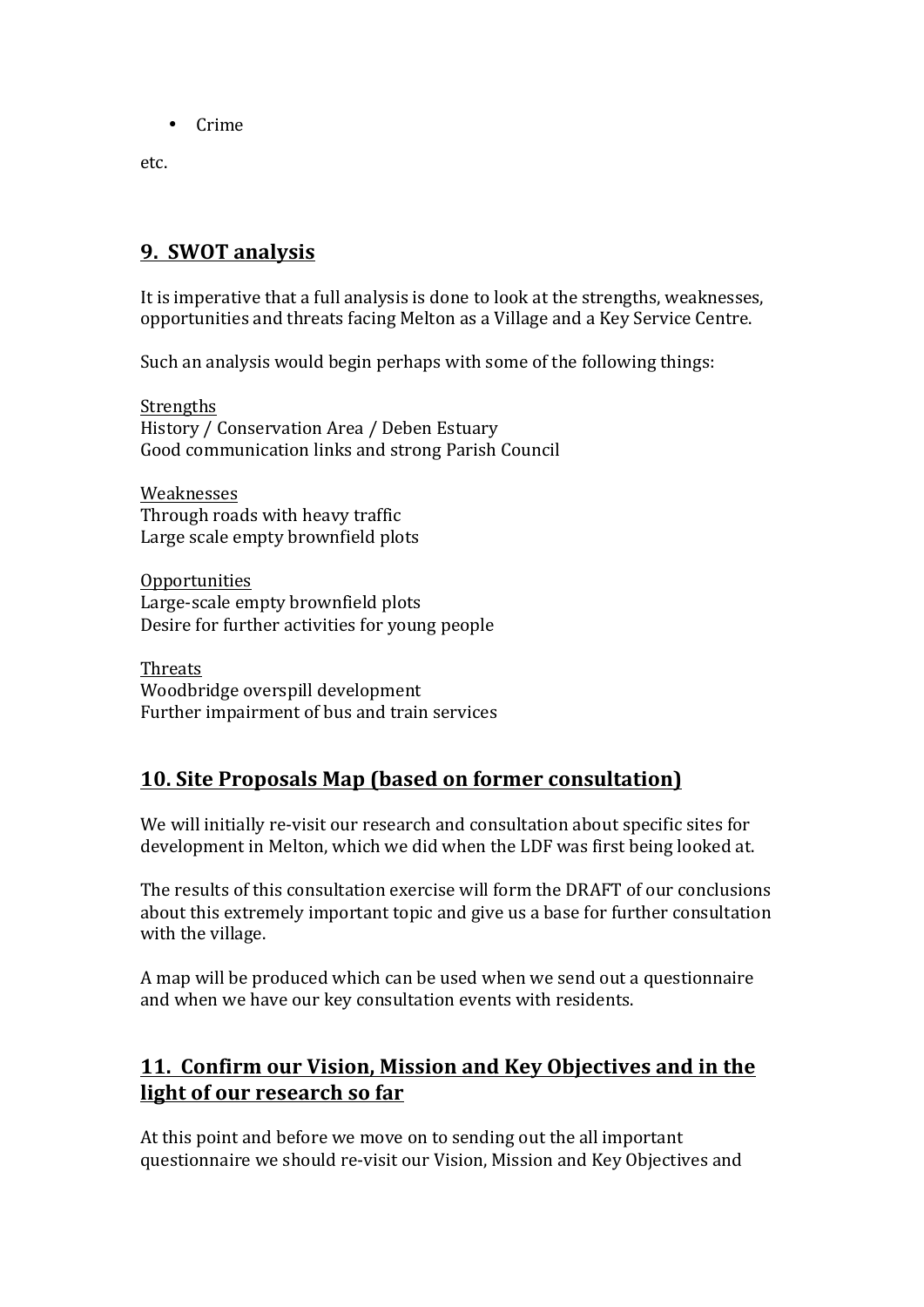whether they still stand up to closer inspection after the above work has been done.

This is important as we need to be guided by our research and consultation and not try to frame the NP around what we think we want to see as a working group or as a Parish Council.

Though we would not expect there to be major changes in what we are working towards we always need the flexibility to be able to mould it around what the village community indicates that it wants.

# **12. Questionnaire to all residents of the Parish**

The MPC Working Group for Affordable Housing has already worked closed with Suffolk ACRE to survey the housing needs in Melton and a questionnaire sent out to all residents in 2011 returned a result that 14 Affordable Houses are needed currently.

The NPWG will need to create a further and much wider questionnaire for all residents to clarify other general areas of concern and the current and future needs of the village. A VERY PRELIMINARY draft of this is enclosed but a great deal of work and consultation will need to be done prior to sending out a final document.

# **13. Draft 1 of Neighbourhood Plan**

Having moved through the above actions we should now be ready to put together the first draft of the NP. The intention of any Neighbourhood Plan must be to set out the policies on development and use of land in the designated area.

Policies may allocate specific sites for particular types and scales of development (e.g. residential, employment, mixed use)

Policies may specify particular requirements relating to any of the allocations (e.g. access, landscaping, green space)

Policies may specify sites within the neighbourhood area to be protected or enhanced as environmental assets or areas of landscape character.

Policies may be more generic and apply to future development in the area (e.g. local design, transport, access)

An outline of our Plan might look like the following:

- 1) Plan Process
- 2) The vision we seek to protect and enhance
- 3) Chronology and methodology
- 4) Village Description
	- i) History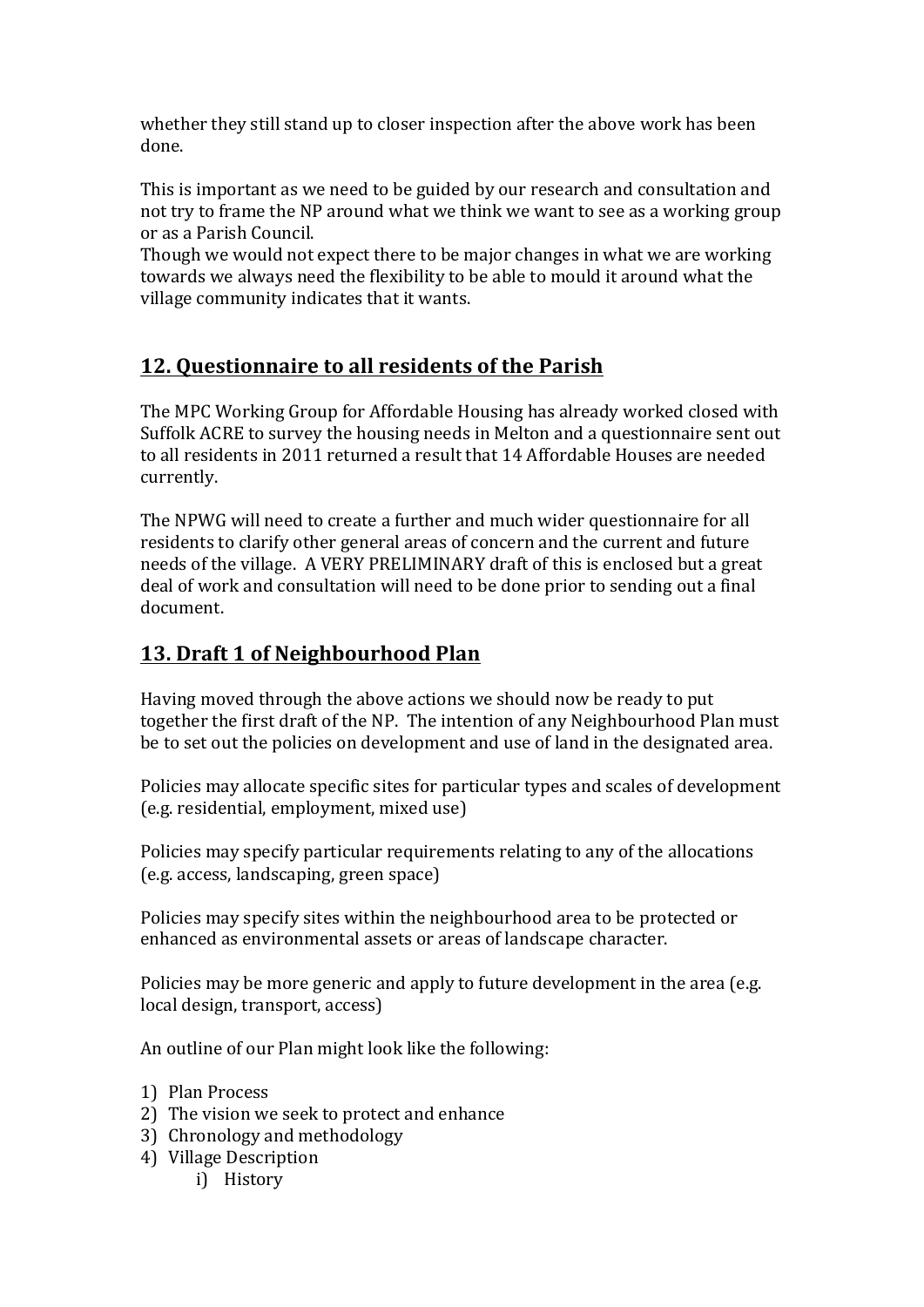- ii) Location
- iii) Character and Key Features
- iv) Population and work patterns
	- (a) Age Range
	- (b) Young People
	- (c) Elderly People
	- (d) Recreation Facilities
	- (e) Schools
	- (f) Businesses
	- (g) Delivery of care in the home
- v) Threats and Opportunities
- vi) Services and Utilities
- vii) Links with neighbouring villages / Woodbridge
- viii) Legacy issues from Village Plan
- 5) Objectives of the Plan
	- i) Approach to development
		- (a) Analysis of need
			- 1. Affordable Housing
			- 2. What else?
		- (b) Sites
		- (c) Constraints
		- (d) Replacements, extensions, garden developments
		- (e) Sustainability appraisal
		- (f) Community Right to Build Proposals
	- ii) Design Criteria
		- (a) Current characteristics
		- (b) Conservation Area
		- (c) Listed Buildings
		- (d) Non-listed heritage assets
		- (e) Street scenes
		- (f) Design principals to be followed
	- iii) Wildlife and Landscape conservation
		- (a) Survey results
		- (b) Flora
		- (c) Fauna
		- (d) Bird habitats
		- (e) Treescape / TPO's
		- (f) Planting proposals
		- (g) River Deben and Management
		- (h) Green corridor
		- (i) Footpaths and access arrangements
		- (j) Educational opportunities
	- iv) Transport Links
		- (a) Rail services
		- (b) Bus services
		- (c) Traffic management
	- v) Energy Use and potential schemes
		- (a) Wind turbine
		- (b) Insulation grants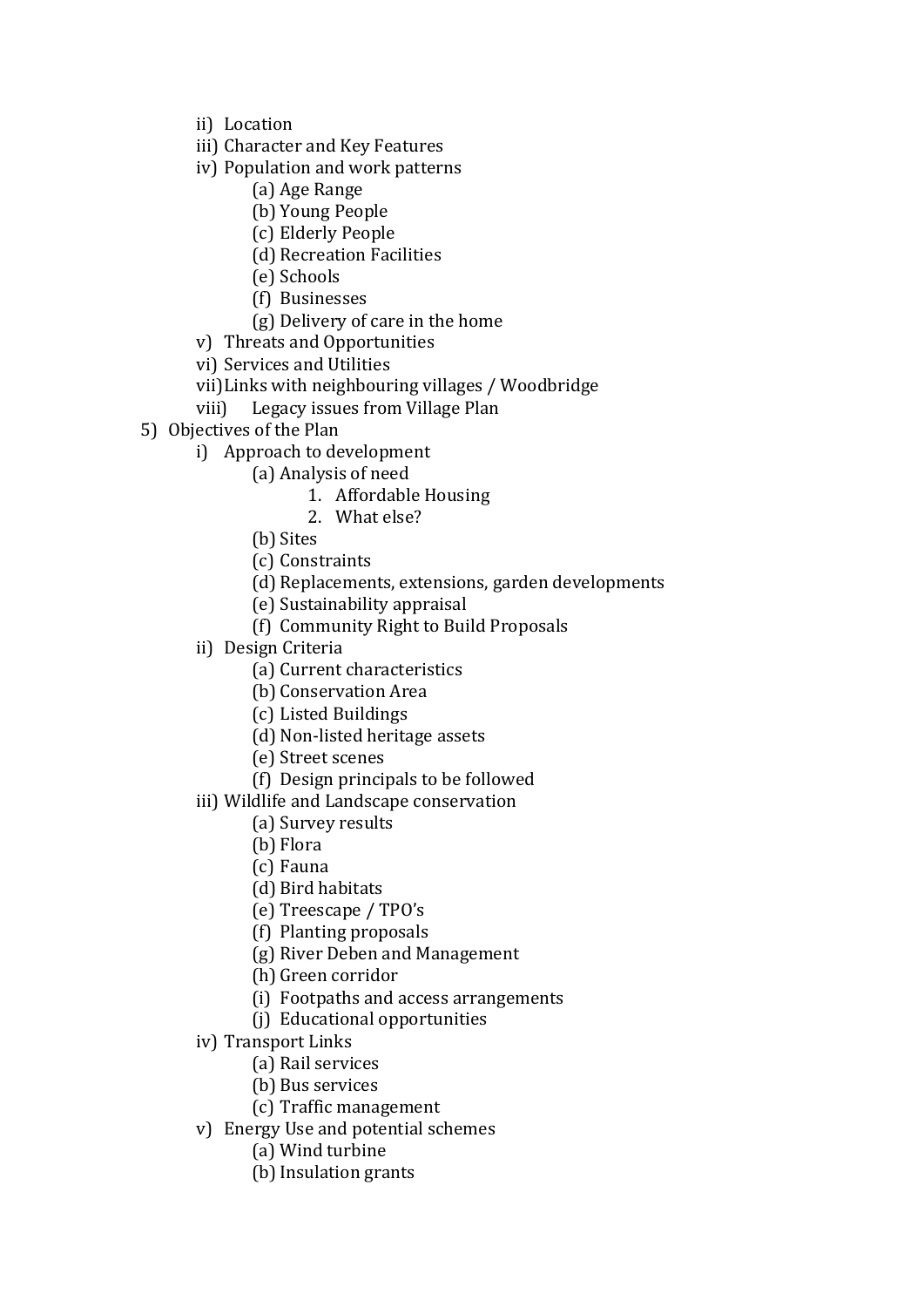(c) Other…

- 6) Proposals to improve village communications
	- i) Broadband access?
	- ii) Mobile coverage?
- 7) Community Consultation process followed
- 8) Site Proposals Map

# 14. Check conformity with LDF and current Planning Policy

Having drawn up the first draft of our plan we will need to go back immediately to the Planning Consultant to check conformity with all relevant policies especially the emerging LDF. This will be an on-going process of sustainability but key stages like this one will be particularly important.

# **15. Finalise Draft**

The final draft of our plan can contain a lot of surrounding information but what it MUST contain is our clear statements of policy to development and sites specified on maps where appropriate.

All the policies must show clearly how they are supported by both evidence of need AND by in depth public consultation.

## **16. Sustainability Appraisal?**

This should have been an on-going process throughout and so at this stage the final appraisal of the plans sustainability in relation to its conformity with other major policies should be a relatively simple task.

### **17. Final Consultation with Key Stakeholders**

Though key stakeholders will have been consulted at earlier stages it is important that they see the final draft of the plan before its submission in order to offer any further advice or help with regards to their various areas of expertise.

The key stakeholders will break down into some of the following categories:

- Businesses
- Landowners
- Schools
- Church
- Social organisations
- etc.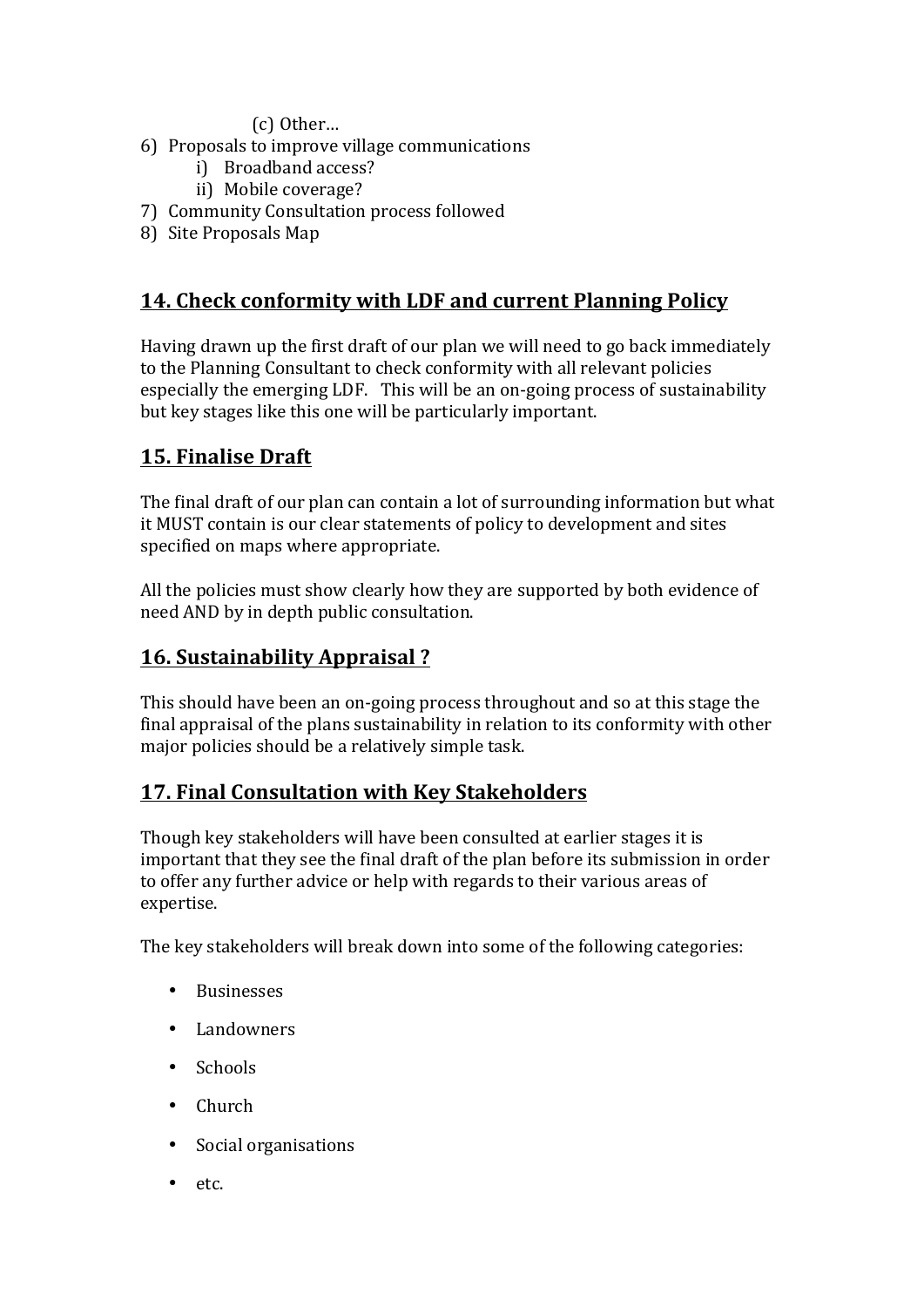However this is also an opportunity to go back to bigger organisations that have influence and ensure that they are happy with the content and can offer no further input. Suck organisations might be:

- SCC
- Police
- Anglian Water
- English Heritage
- Adjoining Parish Councils
- etc.

### **18. Final Consultation with Parish community**

As above, the local residents in Melton Parish will have been involved in the process from the beginning so at this stage there should be no surprises however it is imperative to consult at this final stage before we submit the plan for it's Independent Examination.

This final consultation will need to be achieved though a series of events and over a period of 6 weeks to two months minimum.

### **19. Submit**

The NP can now be submitted to SCDC along with a summary of its key objectives and way to meet them.

SCDC checks the plan and ensures it has been followed in accordance with the requirements of the Localism  $Act$  – although again this should be a given if we have worked closely with SCDC throughout the process.

Once SCDC are happy with the plan it will go to the Independent Examiner for further inspection.

#### **20. Independent Examination**

The NPWG and SCDC will agree together who the Independent Examiner will be. This part of the process will be paid for by SCDC.

The main function of this examination will be to check overall conformity with:

- The strategic content of wider development plans i.e. LDF
- The National Planning Policy Framework
- Any relevant European Directives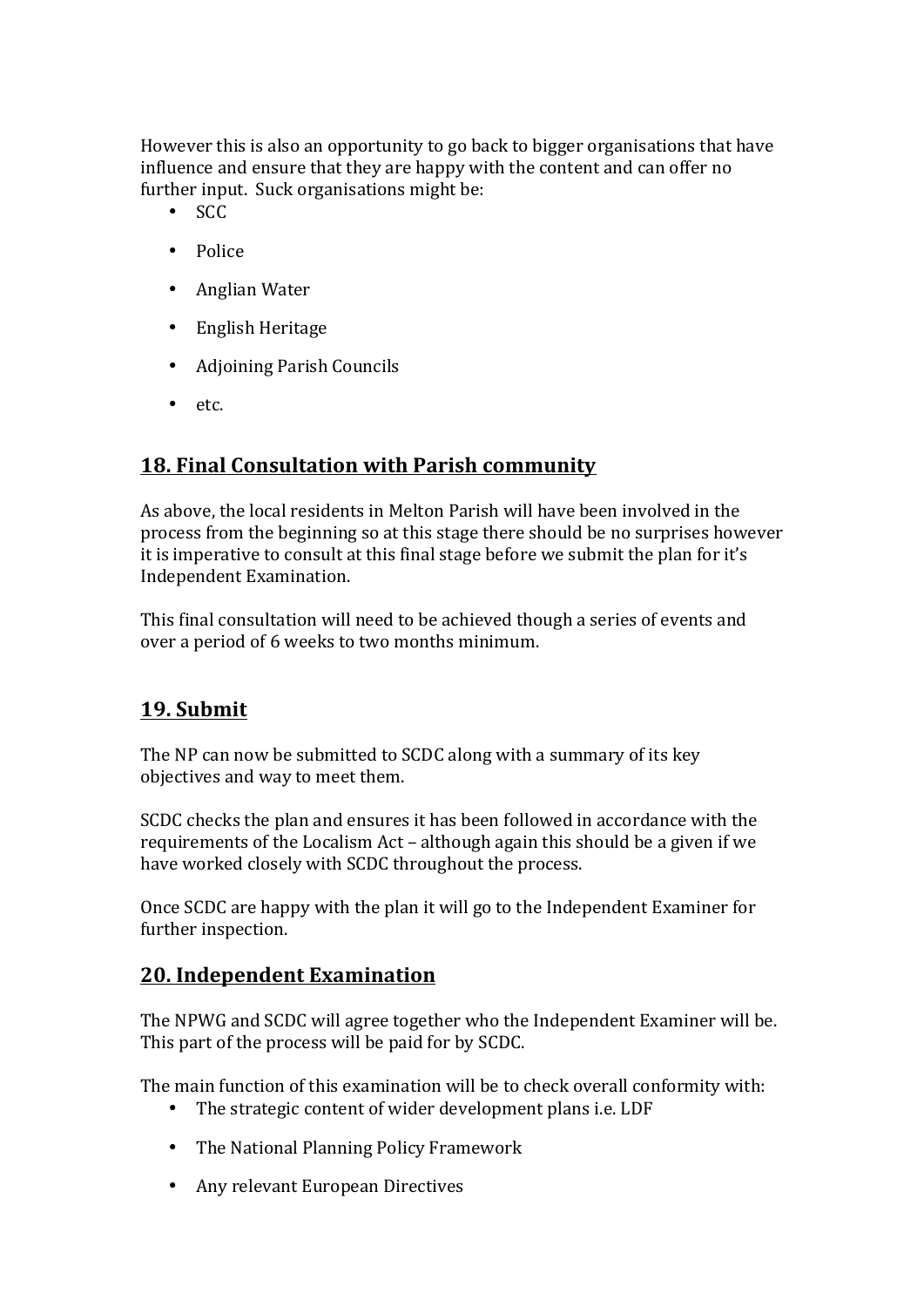- National and international designations i.e. listed buildings, green belts etc.
- Adjoining Neighbourhood Plans

The examiner can recommend that the plan should proceed to a referendum, or proceed with some amendments OR potentially it could be found unsound. Such a report will be issued to the Parish Council and SCDC.

# **21. Referendum**

Once the final draft of the NP is approved by the Independent Examiner it will go to a referendum whereby all residents of the Parish can vote to adopt it. In some circumstances the Independent Examiner may ask that other voters in surrounding communities have their say IF this NP directly affects them.

Assuming the majority of those voting approve then the NP will be adopted but if this does not happen then we would effectively have to consider starting the process again. This is why it is crucial to involve the entire community all the way through the process as well as working closely alongside SCDC and all he relevant planning policies.

This part of the process will be paid for by SCDC.

### **22. Adoption**

Once adopted this NP will become part of SCDC's planning policy for the area alongside the LDF.

At this stage it is important that a number of copies of the final and adopted plan are made available to be seen by the village community as well as sending out copies to the most relevant key stakeholders.

A full copy will also be available on the MPC website.

### **23. Implementation and Monitoring of the NP**

Once adopted the NP will have statutory weight with regards to planning applications and how they are determined in this Parish. Both the LDF (once agreed and adopted) and this NP will have the same weight in any planning decision taken by SCDC.

To some extent the NP will be a tool like the LDF for use when any application is made BUT it will also contain objectives to be met and MPC and its Planning Committee will need to ensure that things are progressed in accordance with such objectives.